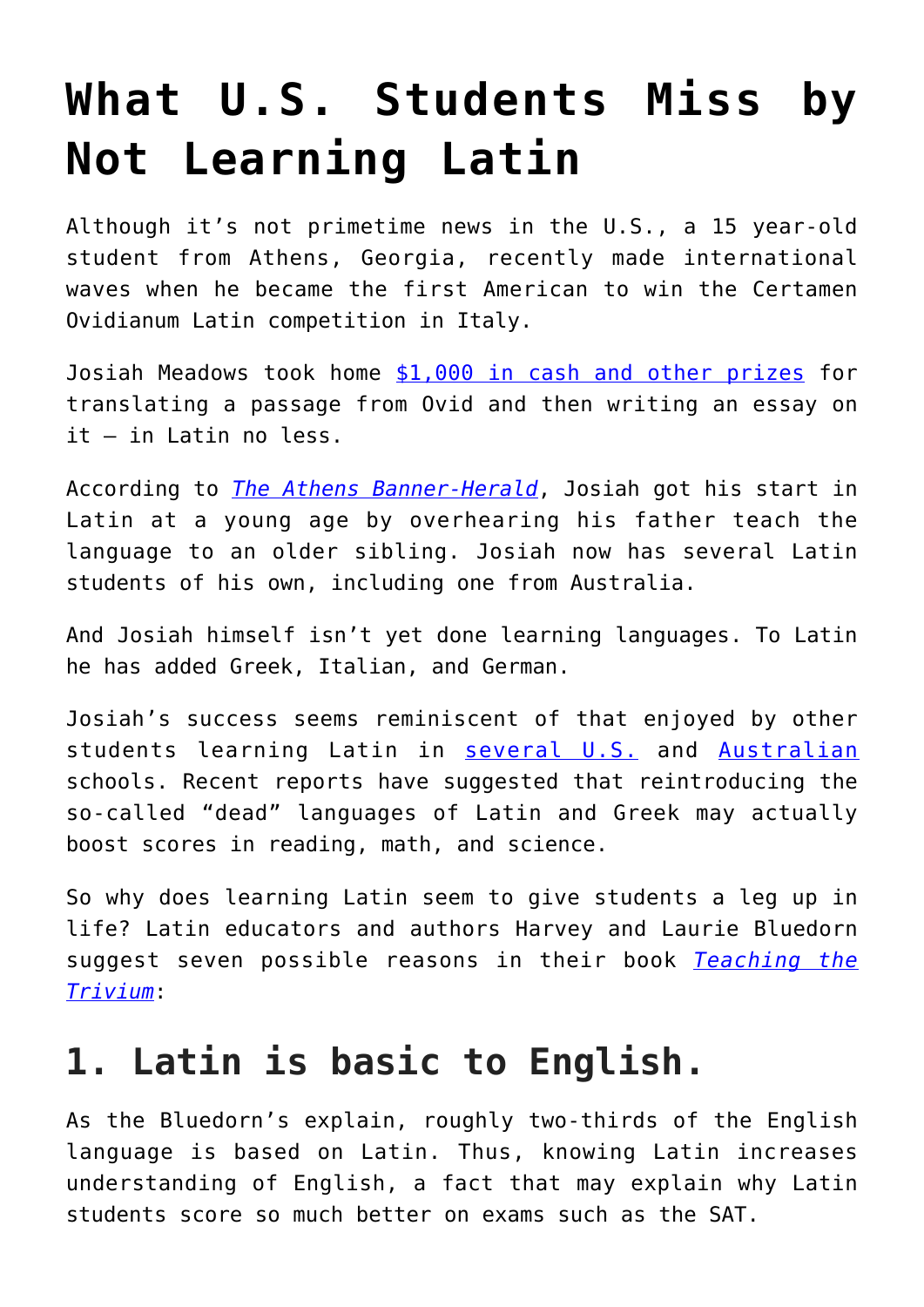## **2. Latin is a springboard for mastering other inflected languages, such as Greek or German.**

Just as English is largely based on Latin, so other modern languages are also composed of Latin roots, some up to 80 percent! As the Bluedorns note, learning Latin before these languages "is like having a ticket to Europe or to South America with an 80 percent reduction in price."

### **3. The study of Latin sharpens the mental process.**

*"The task of searching for words and structures in our own language to compare with that of another language, develops and trains skills of accurate observation and logical analysis."*

## **4. Everything in a culture is embedded in its language.**

As the Bluedorn's explain, learning Latin naturally gives way to learning about Latin culture, a fact that opens the door to greater understanding of America's legal and social systems.

## **5. Technical language is Latin.**

Want your child to become a doctor, scientist, or lawyer? Teach him Latin.

*"Medical, scientific, and legal terms are all Latin and Greek. Because a great deal of these studies is terminology, then, if we know the terminology of these three disciplines, we will have a lifelong advantage over others."*